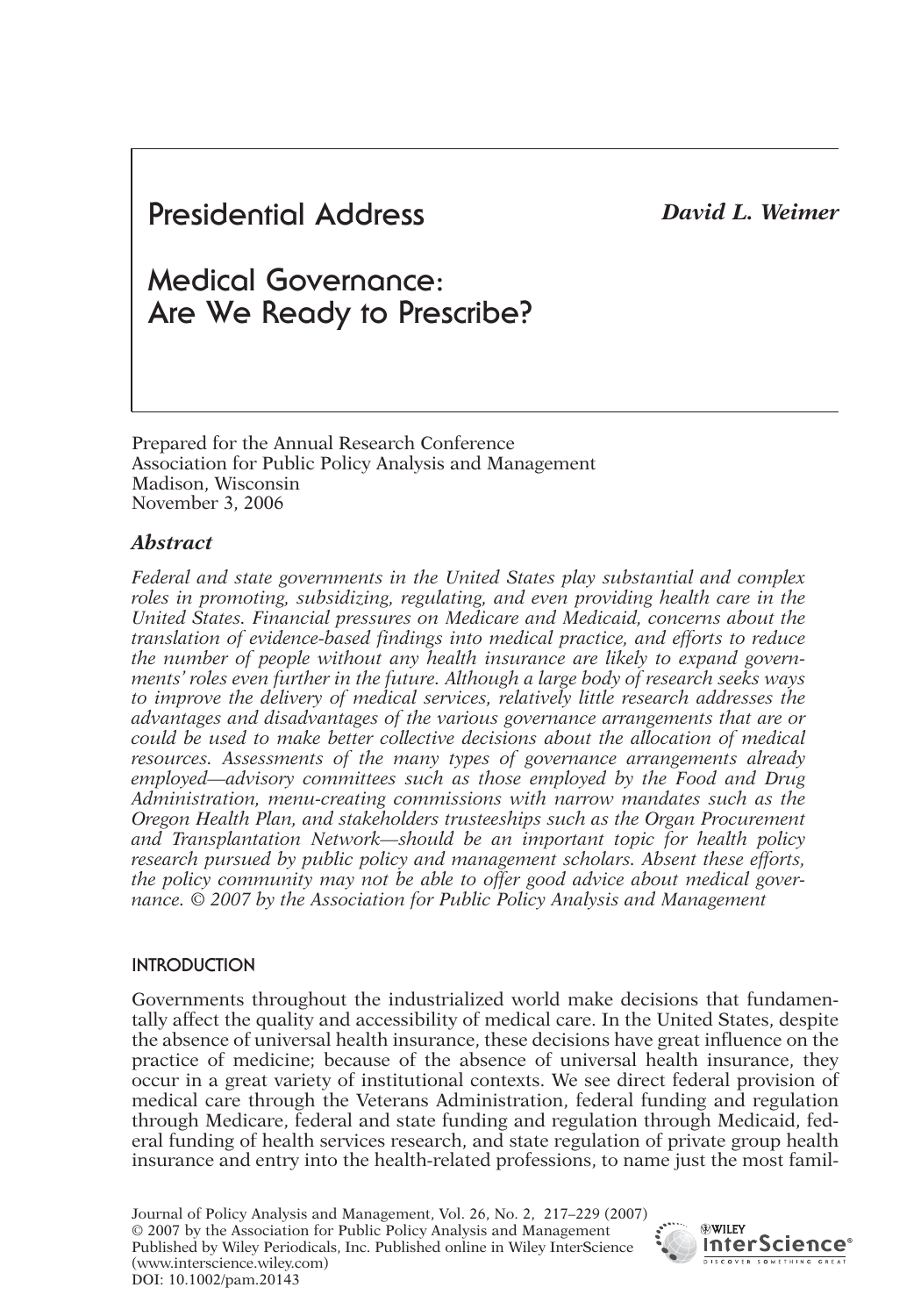iar ones. Each of these contexts employs a particular form of governance, which, following Laurence Lynn, Carolyn Heinrich, and Carolyn Hill (2000: 3), consists of the "regimes of laws, administrative rules, judicial rulings, and practices that constrain, prescribe, and enable government activity," broadly defined. It has become trite to say that institutions, and therefore governance, matters. Nonetheless, it is true. I believe that one of the central tasks of policy analysts and public management scholars is to understand the implications of various forms of governance, especially in fundamentally important areas of public policy such as medical care. Are we ready to offer advice, let alone write prescriptions, about medical governance?

In posing this question, I am connecting the first presidential address published in the *Journal of Policy Analysis and Management* with the most recent one. In 1987, John Brandl argued that we should pay more attention to institutional design, seeking to create arrangements "acknowledging self-interest while giving persons opportunities to practice other-mindedness" (Brandl, 1988: 423). Last year, Rebecca Maynard focused our attention on the promise and challenge of evidence-based policy-making, asking how we can get decision makers to care about evidence (Maynard, 2006). My question can be thought of as asking about our capacity to design institutions that can promote evidence-based decisions about medical practice and policy. I approach this topic humbly. Unlike John Brandl, I do not combine the experience of the legislator with that of the scholar; unlike Rebecca Maynard, who has had a long career in education research, I am a relative newcomer to the topic of medical governance, doing research on medical report cards and the organ transplantation system only in recent years. Nonetheless, I think I have observed enough of the health policy field to ask, if not fully answer, what I believe to be this fundamentally important question.

The opportunities for improving health through better governance are obvious to even the casual reader of the newspaper. Consider, for example, the recent Institute of Medicine report on medical errors, which reports that on average each hospital patient is subject to one medication error per day (Aspden, Wolcott, Bootman, & Cronenwett, 2007). These errors annually cause approximately 1.5 million injuries and inflict \$3.5 billion in costs. Better medical governance could help reduce the frequency and cost of such errors by establishing realistic standards, promoting compliance through changes in professional norms or regulations, or advocating changes in relevant framework laws.

A few preliminary comments on medical governance are appropriate. Most important, I see medical governance not in terms of a single institution but rather as the collection of the particular institutional arrangements for governance that appear throughout the complex health care system. The nature of health care and our goals for the heath care system, however, make it useful to view these various institutions within the broad category of medical governance. Against a backdrop of changing knowledge about the possibility, efficacy, and safety of medical treatments, there is typically a large informational asymmetry between patients and providers that complicates market exchange. Because of the potential for medical care to improve health and to prolong life, many see fair access to it as important for a good society. Medical care is also very expensive, so that access has implications for the availability of other things people value.

These particular characteristics of medical care raise the importance of the sort of goals that we generally seek to achieve in all areas of governance: technical efficiency, democratic accountability, and economy. The challenge of technical efficiency involves finding arrangements that allow for the continuous integration of rapidly changing medical expertise, based on both scientific evidence and tacit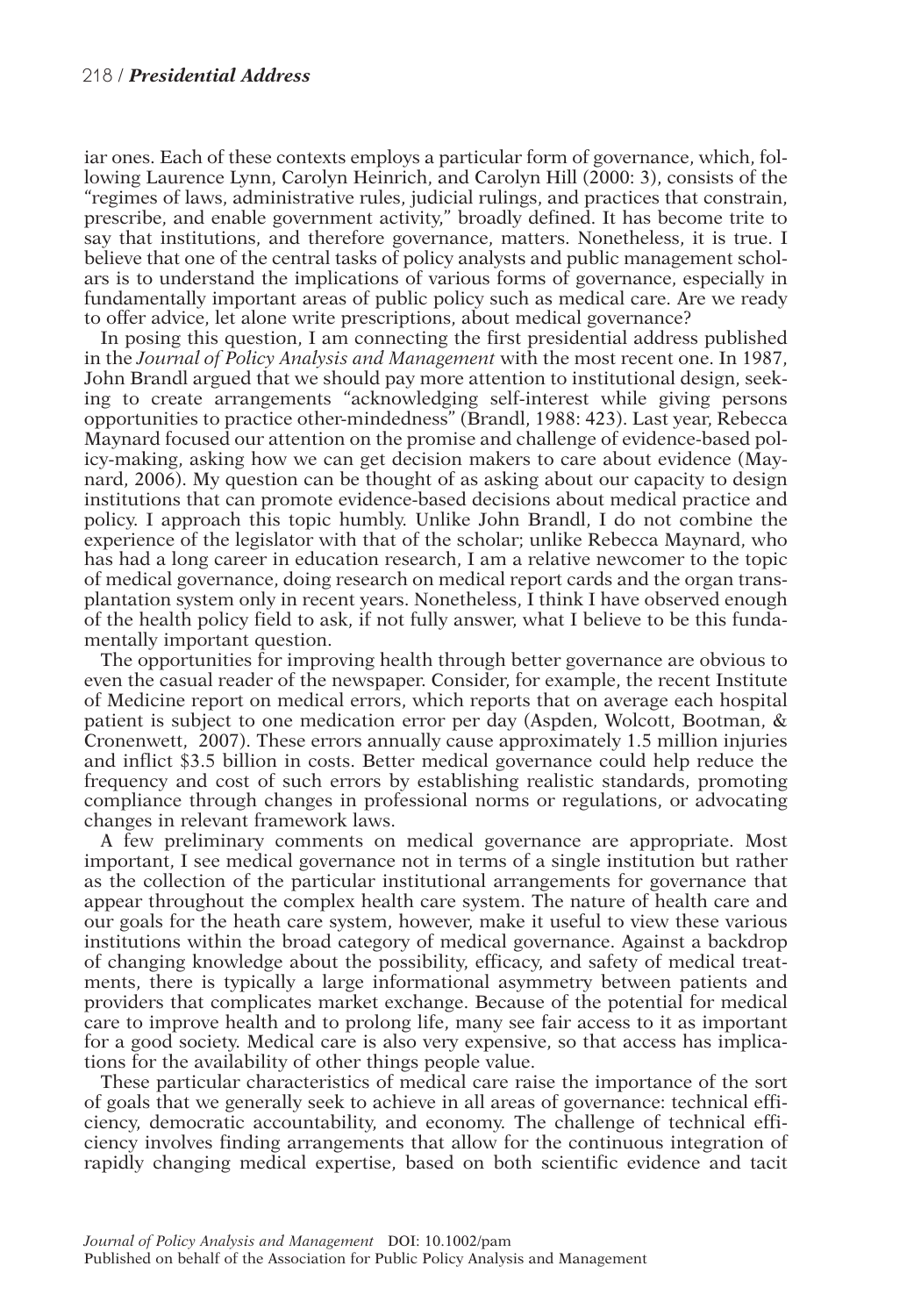knowledge, into decision making processes. The challenge of democratic accountability involves finding arrangements that maintain appropriate oversight by elected officials and also promote authentic public participation in decision making. The challenge of economy involves finding arrangements that facilitate the consideration of costs and benefits in decision making. Medical governance deserves our attention because of the importance, and difficulty, of balancing these challenges.

My argument has three components. First, I make the case that we are likely to be confronted with demands for advice about medical governance. Second, our research enterprise is not well organized to prepare us to offer useful advice. And third, models of governance exist that can and should be studied to prepare us to offer useful advice in the future.

#### **Looking Ahead: Three Possible Sources of Demand for Advice on Medical Governance**

John Kingdon (1984) argues that major policy changes occur when there is a confluence of the "problem stream," the "policy stream," and the "political stream." That is, some events focus political attention on a problem for which a policy community, including people like us, can offer a solution. Unfortunately, this framework, and related ones like "punctuated equilibrium" that have followed, do not tell us when such opportunities are likely to materialize or how one might go about creating them. Nonetheless, these studies make a strong empirical case that instances of non-incremental change do occur (Jones & Baumgartner, 2005). As opportunities are transitory, it is unlikely that those of us working in the policy stream will be able to offer anything based on research not already completed or at least well underway. If we are not ready, then the opportunity will be lost or exploited using whatever ideas that happen to be at hand.

I can imagine three sorts of opportunities arising that would call for us to offer advice about medical governance.

First, and at the longest odds, a demand for advice about governance may arise in the context of serious consideration of universal health insurance. Perhaps consideration of universal health insurance will be prompted by concern among businesses about their growing employee health insurance costs. Perhaps it will follow a political landslide as did the adoption of Medicare. As no society can be rich enough to cover every possible medical procedure for every person, some mechanisms would have to be included in the design of universal health insurance to decide what is, and is not, covered. For example, imagine a system that emphasized the role of insurance in reducing catastrophic risk but also sought to promote preventive care. What medical interventions would be considered too risky or too costly? What routine diagnostic tests would be considered essential components of preventive care?

Second, within the current framework of government as a major provider of medical care for veterans and the co-purchaser of medical care for the elderly and the poor, demands may arise to put evidence-based medicine into practice as called for by many prominent health policy experts (for example, Cutler, 2004; Dranove, 2003). Already there is a small army of physicians, epidemiologists, economists, and other social scientists funded by the National Institutes of Health, private foundations, and pharmaceutical companies seeking empirical evidence about the effectiveness of various sorts of medical care. Some of this work even assesses some elements of the governance of health care delivery, such as the difference between the delivery of services by for-profit versus not-for-profit organizations (Forbes, Hill, & Lynn, 2006). While it is not clear if there is enough or the right kind of such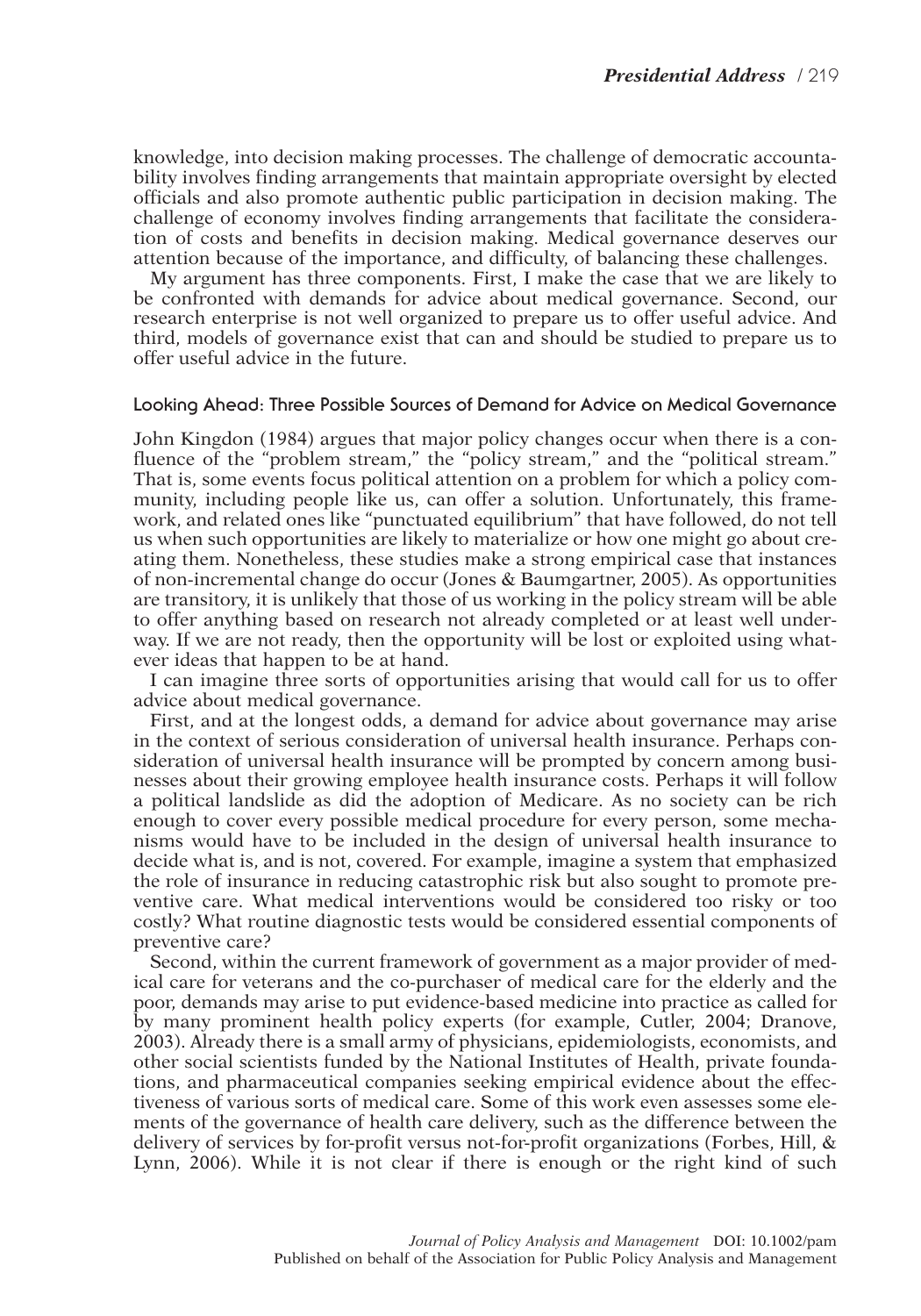research, what is clear is the absence of institutional arrangements for effectively moving such evidence into medical practice.

Allow me to illustrate the current problem of bringing evidence into practice, and therefore the substantive opportunity it offers, with the case, developed by Alan Gerber and Eric M. Patashnik (2006), of arthroscopy of the knee. Unlike pharmaceuticals, which undergo extensive clinical trials before they are marketed in the United States, surgical procedures typically come into use based on the accounts provided by surgeons of their impacts on a series of their patients. There have been a few examples of random-assignment surgery studies in which patients in the control group receive an incision so that neither they nor the physicians assessing effects after surgery can tell whether they had the procedure. The most prominent of these "sham surgery" studies, published in the *New England Journal of Medicine* in 2002 (Moseley et al., 2002), assessed arthroscopy, a common treatment for osteoarthritis of the knee. Over a two-year follow-up period, the study of 180 patients found no statistical difference in terms of pain or function between the treatment and control groups. As there are at least 100,000 such surgeries every year in the United States at a cost of as much as \$5,000 per surgery, the potential resource implications of this finding are large. The federal Centers for Medicare and Medicaid Services considered the study and even removed one type of the surgery from automatic coverage under Medicare, though local Medicare contractors could, and still do, cover it. Thus, in the face of actual opposition from orthopedists and potential opposition from other specialists, the finding has had little if any immediate impact.

Third, and most likely, a demand for advice about medical governance may arise from the fiscal pressure placed on the federal government by Medicare and the fiscal pressure placed on state governments by Medicaid. Many observers see explicit rationing of services in terms of their cost-effectiveness as an inevitable consequence of rising medical costs. Indeed, this is actually being done by the Oregon Health Services Commission, to which I return later. Henry Aaron and colleagues (2005: 147) argue that "[c]ontinued growth of health care expenditures will therefore force Americans to consider heretofore unthinkable ways to limit spending." If they are right, then shouldn't we be preparing ourselves to offer advice about how this can and should be done?

#### **ADVICE IN THE FACE OF GREAT COMPLEXITY**

I think scholars invest too little in the study of institutions of governance. The complexity of governance in an area like medical care poses a great challenge for researchers seeking to understand processes, assess outcomes, and draw transferable lessons about potentially desirable institutional designs. Unfortunately, the incentives within academia tend to discourage scholars from taking up this challenge.

Status in many academic fields derives heavily from the development of theory. We thus have a lot of it. Although it can support the study of institutions, and some of it is directly relevant to the design of institutions, it cannot substitute fully for the empirical study of actual institutions in operation that might serve as models for design. We cannot expect legislative staffs or public managers to make complex designs from first principles. They undoubtedly will, and probably should, copy working models that are perceived as functioning well in some other context. That perception and analyses of the essential components of the models can and should be informed by empirical research.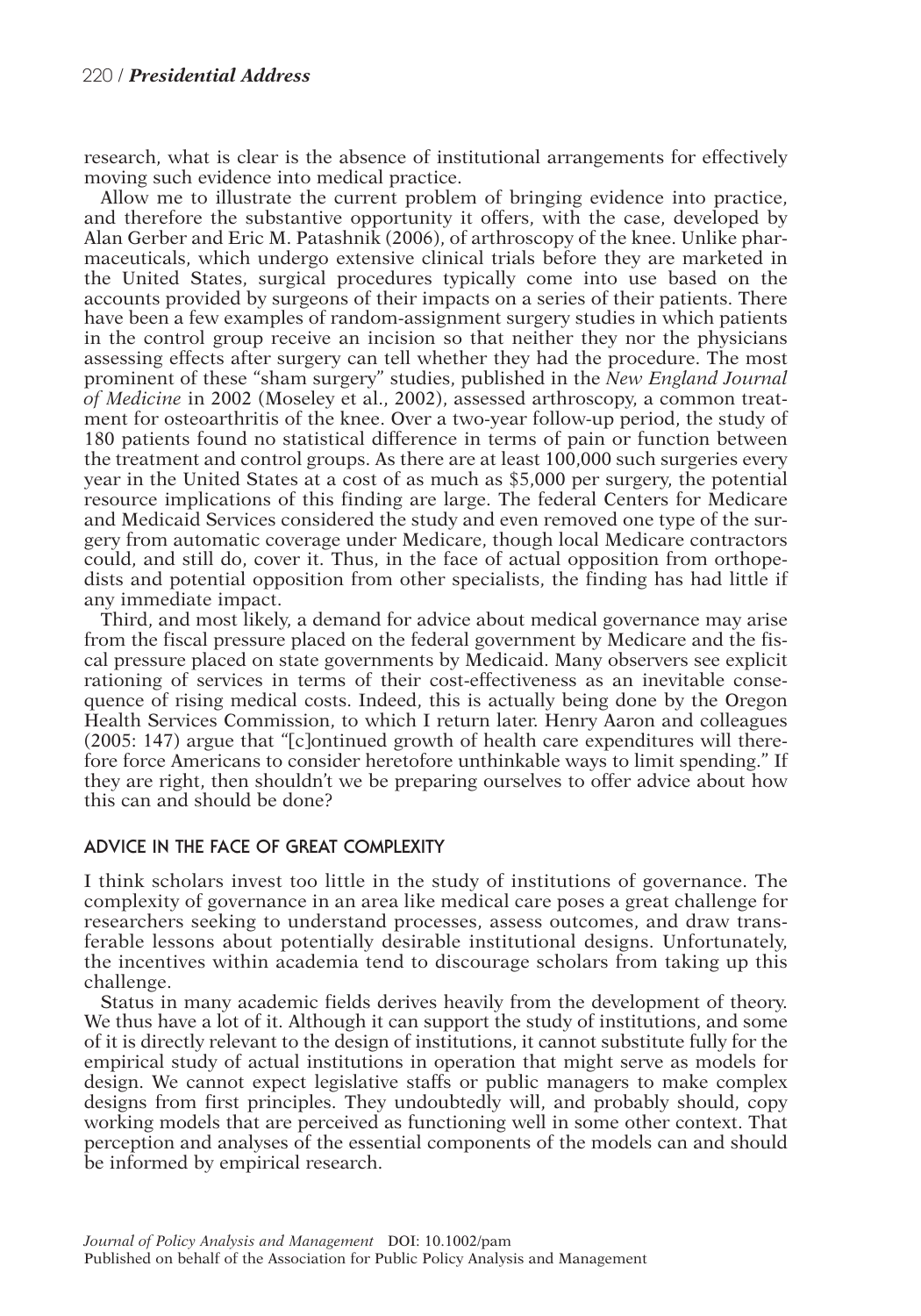Economics now abounds with ever more sophisticated and precise models of decision making. These models certainly are valuable in helping us anticipate strategic behavior. They also reinforce some empirically based generalizations about the sorts of private governance that one expects to find as a function of complexity, asset specificity, and other aspects of the contracting environment (Vining & Weimer, 2005). However, these models are too narrow to offer much guidance about the nitty-gritty of institutional design beyond "Get the incentives right." Consider the most direct, and perhaps most successful, explicit application of economic theory to institutional design, the simultaneous ascending auction of radio spectrum conducted by the Federal Communications Commission. To create a wellfunctioning institution in light of the problems previously encountered in other countries and those suggested through extensive simulations, over 130 pages of regulations were required (McAfee & McMillian, 1996).

The design of public governance should be one of the primary concerns of political scientists. Much recent work has borrowed the principal-agent framework from economics to model the delegation of discretion to administrative agencies by Congress. I agree with Jonathan Bendor and Adam Meirowitz (2004) that these models suffer from the assumption that delegation is primarily about the control of discretion, ignoring the sincere desire by many, if not most, politicians for good decisions. Knowledgeable politicians generally realize the limitations Congress faces in keeping too tight control as well as the political risks it involves. Further, I think there is a recognition that, along the lines suggested by Eugene Bardach and Robert Kagan (1982) in the context of the inspectorate, professional norms can be a resource for countering self-interest. It is also consistent with the advice Alice Rivlin offered in her 1983 commencement address at the Rand Graduate School, "[T]he best rule for politicians for dealing with generals, admirals, and doctors may be this: put the money on the stump and run."

Political science should also be a major source of guidance on how to design institutions for achieving appropriate levels of representation, accountability, and responsiveness. Normative theorists write about these values, though, with only rare exceptions (Grogan & Gusmano, 2005; Goodin & Dryzek, 2006), usually in the abstract with little concern about real institutions. Public management scholars connect their work more closely to actual practice, considering especially values such as responsibility (Bertelli & Lynn, 2003) and accountability (Behn, 2001; Radin, 2006). Perhaps because of the more direct public role in medicine in the United Kingdom, our colleagues there have begun to devote attention to medical governance (Gray & Harrison, 2004). The cross-national comparative empirical study of institutions usually does so at the level of political regimes (Cheibub & Limongi, 2002; Powell, 2000) but less often in sectoral contexts (though see Bovens, 't Hart, and Peters, 2001). Nonetheless, the literature offers us relatively few comprehensive assessments of governance institutions that would be of immediate use to institutional designers.

Researching complex institutions is difficult and the incentives within the academy discourage public affairs scholars from undertaking it. Institutional research is typically very labor intensive and often requires considerable time to unfold—these factors make it a risky strategy for assistant professors and a difficult one for more senior scholars. Adding to the risk are the difficulties of finding comparable institutions to transcend single case studies, of making generalizations in the absence of convincing counterfactual arguments, of drawing implications beyond the particular substantive area, and of reducing the work to journal-length formats.

One way to get around the problem of comparability is to look at institutions with similar missions in different political jurisdictions. This is often done taking advan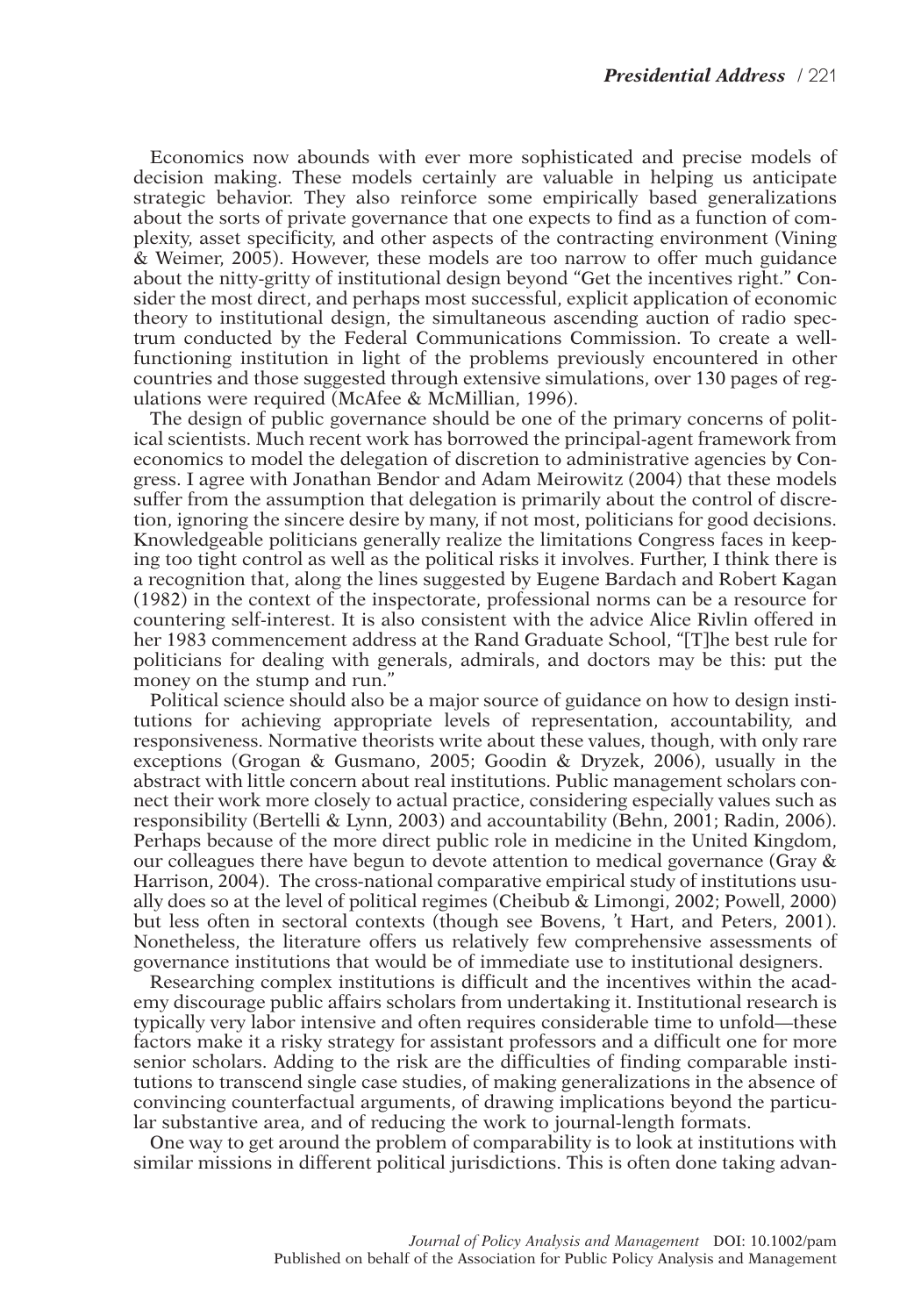tage of variations across U.S. states, and it is likely to be especially important as a number of states move to provide universal health insurance for their residents. Researchers have also sought to make international comparisons, though these studies are difficult to execute (Riker & Weimer, 1995). Several such efforts in the medical area are exemplary. At one extreme, a specific substantive focus, such as policies governing assisted reproductive technologies (Bleiklie, Goggin, & Rothmayr, 2004), can facilitate comparison across a large number of countries. Broader comparisons are also possible though much more difficult to do well. For example, Carolyn Hughes Tuohy (1999) provides exceptionally rich accounts of the general evolution of medical governance in the United States, Britain, and Canada, and Kieran Walshe (2003) provides an explicit comparison of health care regulation in the United States and the United Kingdom. Obviously, comparisons of institutions cross-nationally suffer because it is not possible to hold constant differences in political institutions and national cultures. As Ted Marmor and colleagues (2005) insightfully discuss, drawing valid policy lessons from even the best international comparisons is difficult.

In view of the complexity of governance institutions and our limited cognition, it would certainly be desirable to be able to borrow working models from other countries as the starting point for our own institutional design. If we cannot do so confidently, then perhaps we can find working models of various sorts here within the United States. I very briefly consider three such working models: the advisory panel system of the Food and Drug Administration (FDA), the Oregon Health Services Commission, and the Organ Procurement and Transplantation Network—each warrants a fuller assessment in terms of technical efficiency, democratic accountability, and economy. Although these models apply to specific aspects of medical governance, they could potentially be applied in other contexts. My belief is that we should be studying these sorts of institutions more thoroughly as a basis for offering advice on medical governance when the opportunity arises.

#### **AGENCY REGULATION WITH ADVISORY COMMITTEES**

The most familiar form of sectoral governance in the United States is notice and comment rulemaking by a public agency. The agency publishes proposed rules, receives comments from interested parties, acknowledges the comments in a final rule, and responds to challenges to the rule in the courts. In sectors with rapidly changing technology, agencies whose hiring, firing, and compensation policies fall under civil service cannot hope to keep adequate expertise on staff. Inevitably, the agencies in these sectors turn to advisory committees, contributing to the approximately 950 (U.S. GAO, 2004) that operate across the federal government.

The FDA employs approximately 30 committees to advise on drugs, medical devices, and biological products. Most committees have consumer or patient representatives as voting members and industry representatives as non-voting members. The majority of members are relevant medical or scientific experts. Although the committees take votes, the votes are not binding on the FDA.

FDA decisions concerning the marketing of pharmaceuticals have been criticized by the press, scholars, and congressional oversight committees since implementation of the 1962 Kefauver-Harris amendments that gave the agency responsibility for assessing the efficacy as well as the safety of new drugs. More recently, the criticisms have included charges that the FDA has inappropriately allowed politics to enter its decision-making processes (Steinbrook, 2004). The most prominent case is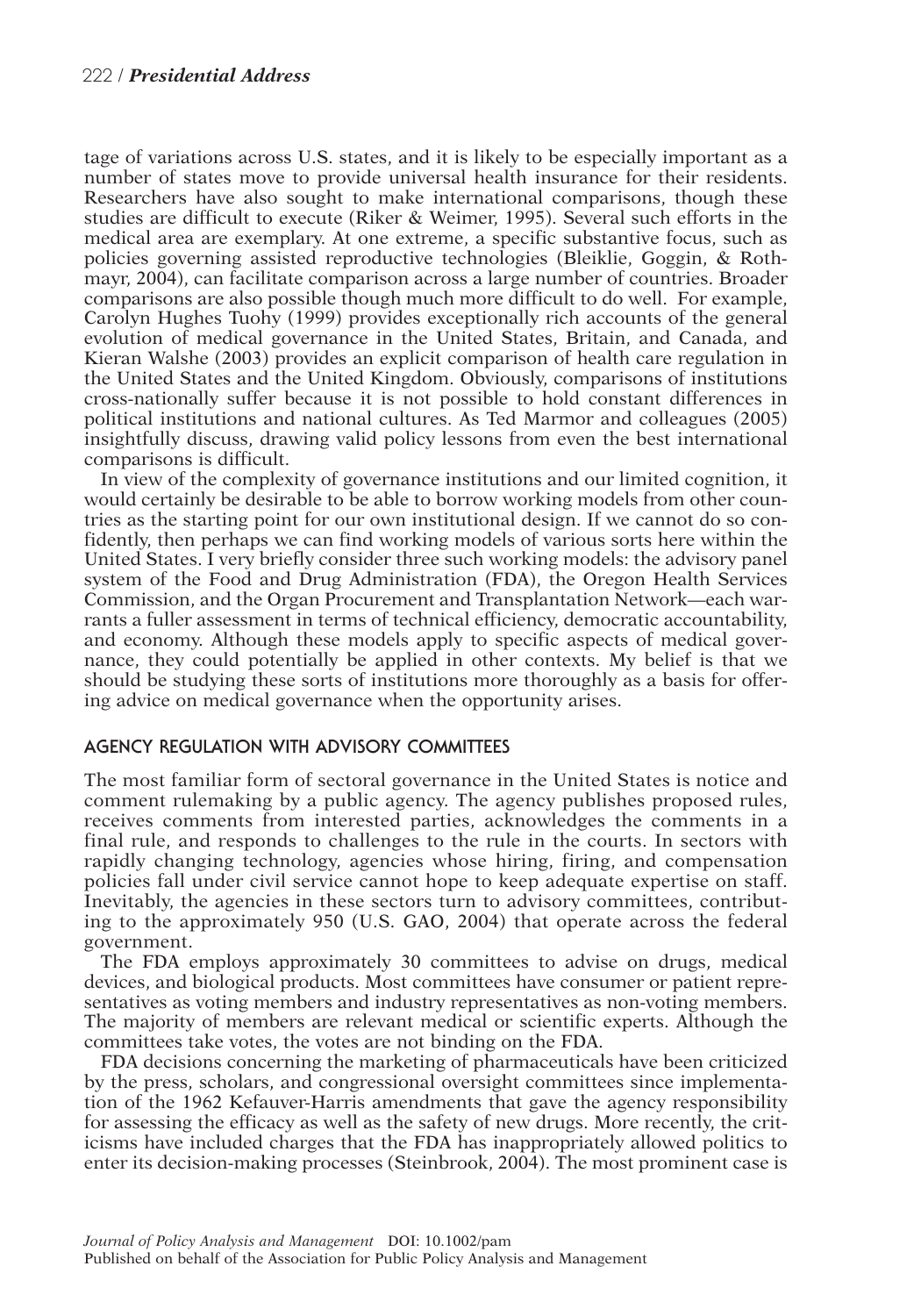the failure for an extended period of the FDA to approve Plan B, a "morning after" pill, for over-the-counter sales, despite strong advice from advisory committees to do so. It has led to resignations of agency staff and advisory committee members (Davidoff, 2006) as well as senators blocking or delaying the confirmation of FDA commissioners. Although science and medicine under the current Bush Administration seem more politicized, we should also remember that one of the first executive orders of the Clinton administration instructed the Secretary of Health and Human Services to assess initiatives to promote RU 486, a drug combination that induces abortion (Jackman, 2002).

Having spent a lot of time with many outstanding political scientists throughout my career, I am not at all surprised that what is supposedly a scientific enterprise is actually politically influenced. After all, governance is inherently political and politics can enter in many ways. In highly technical policy areas, I believe that most politicians want the routine decisions to reflect the best expertise, reserving for themselves large-scale oversight. Indeed, they may wish to shift the political as well as decision-making costs away from themselves—what Morris Fiorina (1982) calls the "shift the responsibility" model. Agency regulation provides one degree of shift. Regulation by commission, with voting members holding fixed terms, provides an even further shift. In the case of allocation of things of value, such as medical care, where there may be clearly identified losers, politicians may desire to shift the responsibility even further. Cognitive psychology tells us that those who suffer losses are likely to feel more aggrieved and be more likely to act upon those feelings than those who suffer comparable gains (Kahneman & Tversky, 1984). Politicians are likely to see the opportunity for claiming credit as more than offset by the risks of accruing blame in situations of granting or denying access. In the political calculus of "credit claiming" and "blame avoidance," the latter is likely to dominate (Weaver, 1986). Especially when issues are both complex and salient, what William Gormley (1986) calls "operating room politics," politicians will seek a procedural rather than a direct substantive intervention. Therefore, I believe that politicians will want to find a way to tie their own hands with respect to the nitty-gritty of medical governance—in other words, follow Alice Rivlin's advice to put the money on the stump and run.

Our task as analysts is to find models that politicians can consider for tying their own hands in viable and socially desirable ways. Perhaps it will be through commissions with relatively narrow mandates, such as the Open Market Committee of the Federal Reserve. Or perhaps it will be through broad delegation to NGOs representing stakeholders through what might be called private rulemaking (Weimer, 2006).

#### **MENU-CREATING COMMISSIONS**

In 1989, Oregon undertook a multifaceted initiative to reduce the number of its residents who were uninsured. A bold element of the initiative was to confront explicitly the tradeoff between the number of people covered by Medicaid and the services that are covered in the face of a constrained budget. The legislature delegated responsibility to the newly created Health Services Commission to rank diagnostic/treatment pairs in order of priority. A contractor estimated the cost of offering each pair so that the legislature could move down the list with a running tally of how much the accumulated package of services would cost. The legislature imposed upon itself a closed rule—it accepts or rejects the list in its entirety. For example, the 2003 prioritized list had 730 diagnostic/treatment pairs and the legislature funded pairs 1 through 549 initially, and then through 546 the following year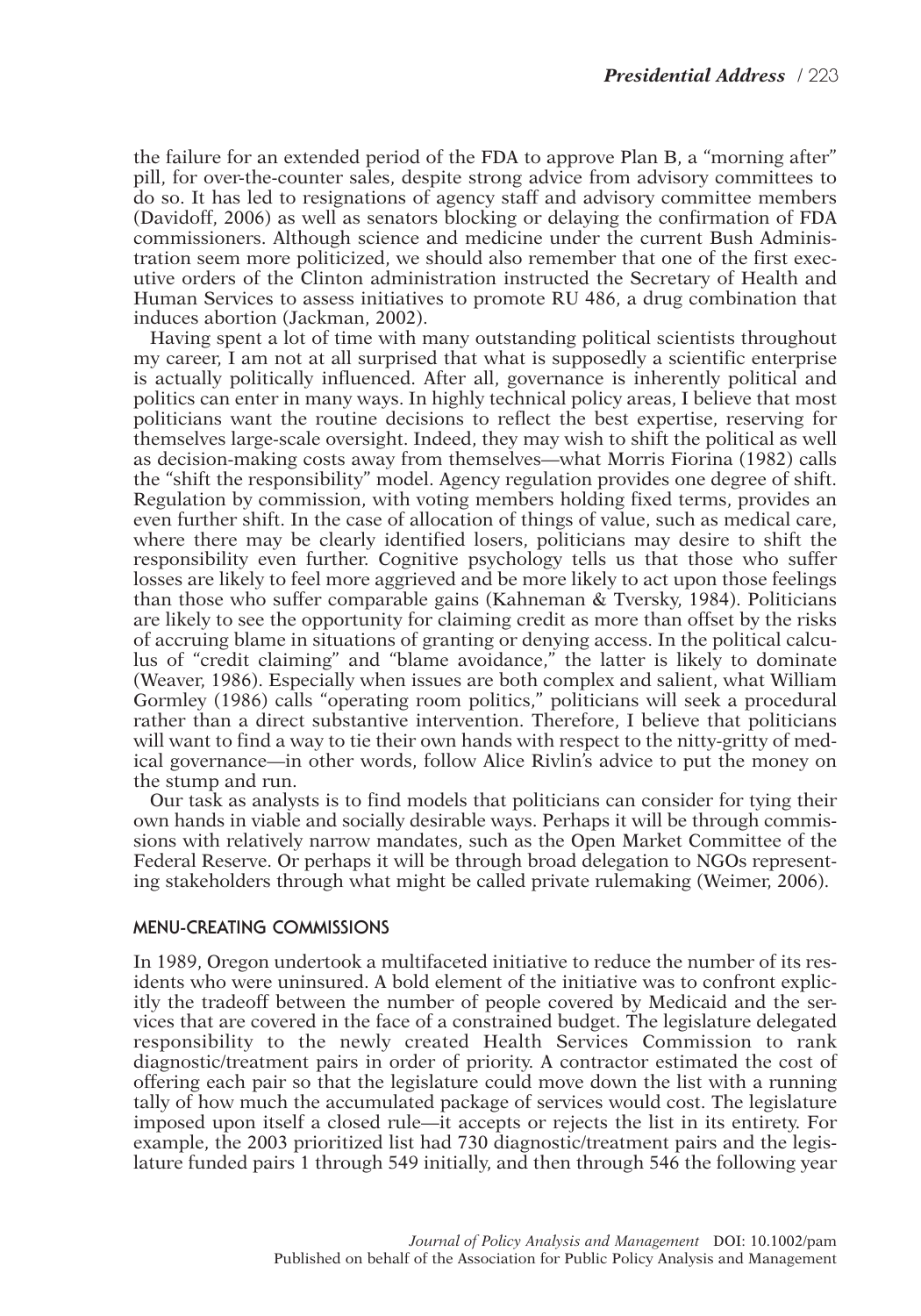(Oregon Health Services Commission, 2005). The commission created its first list in 1991, but federal approval through a Medicaid waiver was not granted until 1993 following several revisions to the prioritization methodology. The Oregon Office of Medical Assistance Programs implemented the list in 1994. Since then the list has been revised for each biennial budget.

The Oregon Health Plan, especially the prioritization of services, drew much national attention. One of the objections raised to it was that it substituted technocratic expertise for authentic public participation. The process for creating the initial list, however, involved substantial public participation: a telephone survey of residents to provide data for constructing a quality-of-well-being scale specifically for Oregon, 47 community meetings, and 12 public hearings (Garland, 1992). Since then the commission has continued to consult widely, and, according to one observer, receives good reviews from both producer and consumer groups (Leichter, 1999: 151). Tim Tenbensel (2002) argues that the commission has been very effective in interpreting and incorporating public values into the prioritization. If we avoid the Nirvana Fallacy that seems to plague many medical ethicists comparing public participation in the activities of a real organization such as the commission with some ideal of public participation rather than with the sort of participation that would result in decision making by a regulatory agency or legislature—then I think the commission offers an encouraging view.

Another line of criticism centered around the initial intention to rank diagnostic/treatment pairs primarily in terms of the quality-of-well-being scale similar to quality-adjusted life-years (La Puma, 1992). As the methodology for applying these scores led to counterintuitive rankings, because it inappropriately assumed cardinal properties for the scale (Nord, 1993) and because of data limitations, the commission adapted its approach to draw on members' expertise to deal with rankings that appeared anomalous (Garland, 1992). This prompted some criticism from those who thought this reduced the legitimacy of the commission's rankings (Kaplan, 1992).

The strongest concerns expressed about the Oregon Health Plan were that it would deny services to the most vulnerable segments of the population. In fact, the cutoffs selected by the legislature appeared primarily to exclude services for which there was little evidence of effectiveness. Further, in implementation some of these excluded services were delivered by the managed care organizations that enrolled the majority of Medicaid participants and others were delivered by physicians as part of the diagnostic process (Bodenheimer, 1997; Leichter, 1999). As with the concern about methodology, the new criticism became not that the rationing was too strict, but rather that it was not very consequential and did not save much money (Oberlander, Marmor, and Jacobs, 2001). Nonetheless, the prioritization was a politically important component of the Oregon Health Plan that allowed Oregon to move from an uninsured rate above the national average in 1990 to below the national average today (Leichter, 2004). In particular, Lawrence Jacobs, Ted Marmor, and Jonathan Oberlander (1999: 175) see the prioritization as having strategic value to reformers by transcending the boundaries among health care actors and providing a forum for continuous negotiation, keeping stakeholders directly engaged for a protracted period.

I think even closer study of the operation and impact of the commission is warranted. What features of the commission would we recommend be emulated by other states seeking to ration medical care provided through Medicaid? What features should be avoided? Could the model be employed in other contexts of medical governance?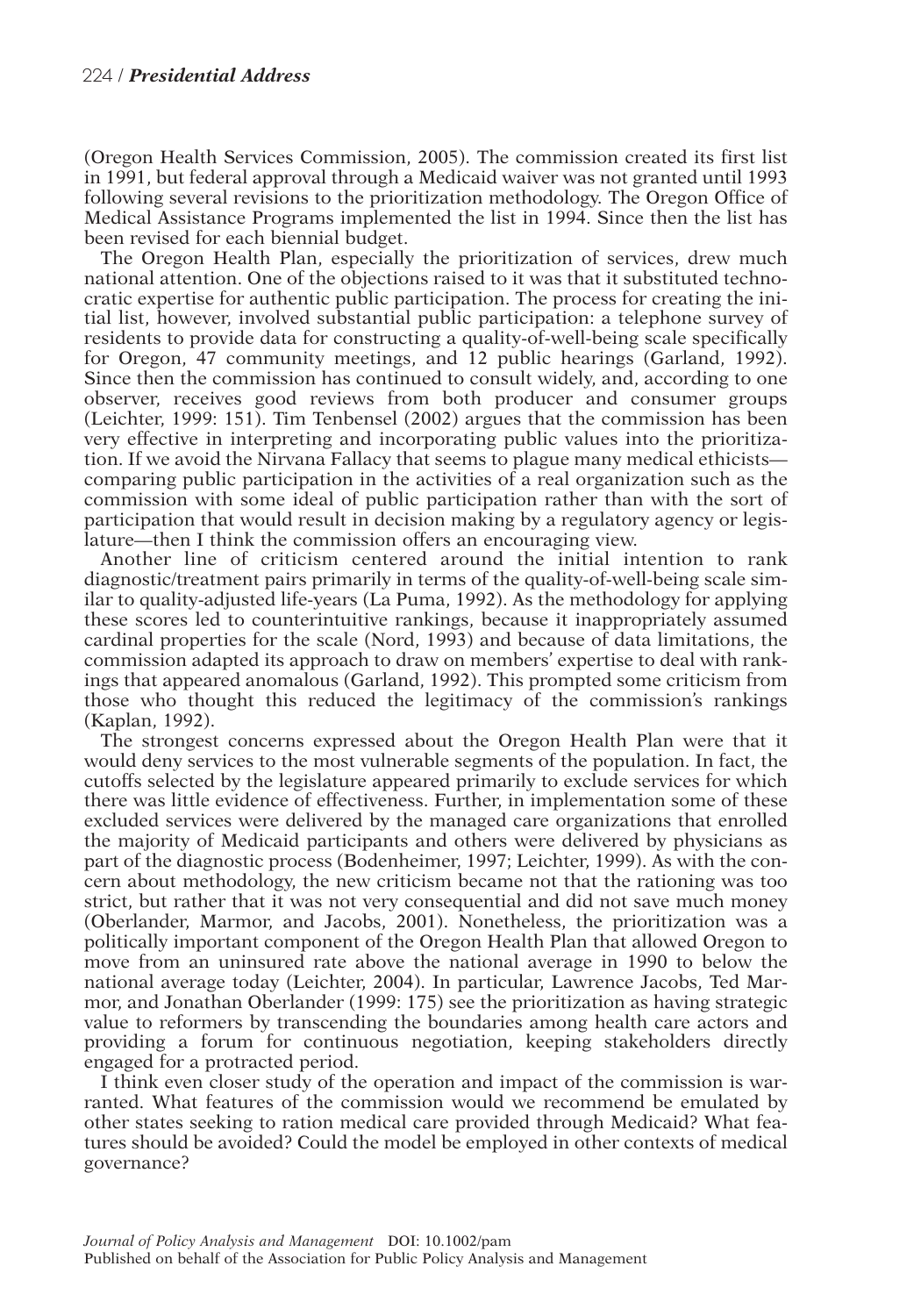#### **TRUSTEESHIP BY STAKEHOLDERS**

It is not surprising that Lawrence Jacobs and colleagues see the protracted engagement of stakeholders as a strategic advantage of the Oregon Health Services Commission. Observers of the advisory process see committees that closely connect expertise to policy questions as most effective (Jasanoff, 1990: 230–231; Smith, 1992: 193). One reason is almost certainly that expertise includes much tacit knowledge reflecting direct experience as a scientist or clinician that cannot be easily tapped in the abstract, but can be in the application to concrete proposals. Another reason, which is also one of the rationales for negotiated rulemaking in public regulation, is the high level of engagement, and perhaps compromise and commitment, possible when those with a direct interest in the issue have a voice in policy formation. We have at least one example of broad delegation of policy formation to stakeholders in an important realm of medical governance: the Organ Procurement and Transplantation Network.

Before creation of the network in 1984, organ allocation occurred through a system of voluntary sharing among organ transplant centers coordinated by the nonprofit United Network for Organ Sharing (UNOS). The fiscal importance of kidney transplantation to the End Stage Renal Disease program and the highly visible appeals, supported by politicians and other prominent persons, for liver donations for children prompted Congress to seek more systematic arrangements for procuring and allocating cadaveric organs. Despite the literal life and death implications of allocation policy, Congress delegated the design of rules to the network, an organization to which all transplant centers, organ procurement organizations, and transplant-related laboratories must belong to qualify for federal funding. In other words, Congress delegated responsibility to the stakeholders themselves, leaving only a very broad oversight role for the Department of Health and Human Services. Congress effectively put the organs on the stump and ran.

The choice of private rulemaking over public rulemaking is at least consistent with the notion that in very obvious zero-sum situations, any credit earned from winners will be more than offset by the blame received from losers. Delegation to medical experts provides more political insulation from the consequences of zerosum allocation than delegation to bureaucrats. The choice of private rulemaking also reflected a belief that the medical profession has the most appropriate expertise, and generally the most appropriate values, for making such decisions. Further, and relevant to my argument about the need for working models of complex institutions, Congress had UNOS as a working model of stakeholder cooperation. Indeed, the law was written in such a way that UNOS would almost certainly become the administrator for the network as well as at least initially for the Scientific Registry of Transplant Recipients, which created a database for assessing transplantation outcomes.

The network employs a variety of committees, both specific to the allocation of types of organs and dealing with more general issues such as minority access to transplantation, that meet regularly to consider changes in rules and policies. The committees include representatives from transplant centers and other providers as well as patients and their family members. The committee meetings I have observed, usually day-long gatherings, typically involve the presentation of research findings and data analyses drawing on the Scientific Registry of Transplant Recipients. They also involve much candid discussion of implications, problems, and concerns based on the wealth of tacit knowledge of the members. The continuity of the major committees, as well as the use of majority rule voting to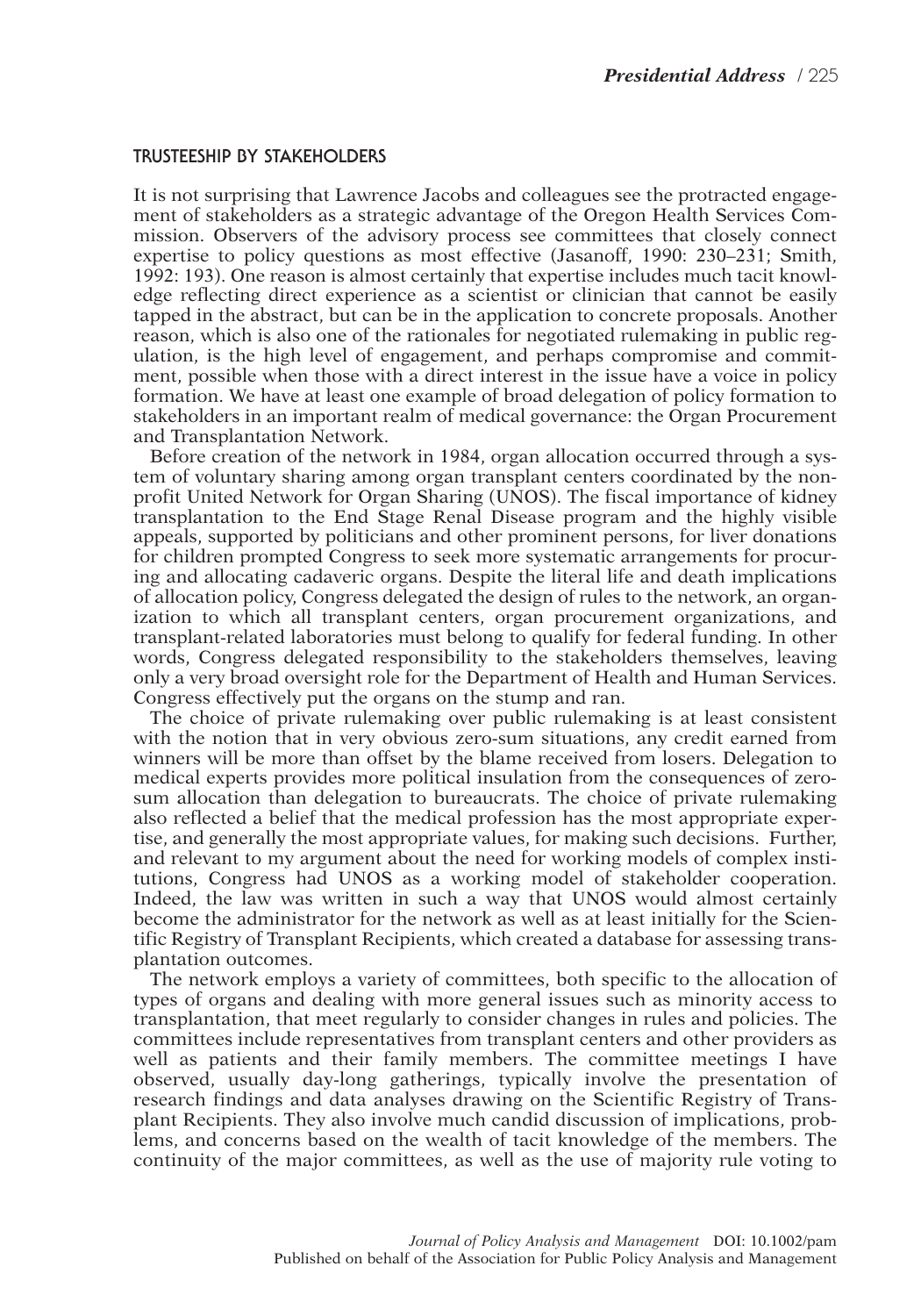make decisions, allows them to propose and to agree to many incremental changes in allocation rules. Their recommendations are adopted only after review by other relevant committees and network regions, public comment, and a majority of votes from the board of directors. Although the rule changes do not gain the force of law until they are published as regulations by the Department of Health and Human Services, something that has yet to be done in any case, they become de facto law because transplant centers must follow them to be members of the network in good standing.

Although the network has generally operated without much public visibility, it became embroiled in a very heated political controversy over the geographic basis of liver allocation during the late 1990s that spilled over into the courts and Congress (Weimer, 2007). The episode urges caution in designing institutions that deviate too far from the pattern of influence that would prevail in the larger political arena—a particularly prominent and politically well-connected transplant center was consistently outvoted by the more numerous smaller centers so that its desire for national sharing of livers was frustrated. Instead, there were a series of incremental changes that gradually moved the network to regional rather than local sharing.

My own assessment of the network, based on the liver allocation controversy and its response to the conflict between antigen matching of kidneys and adverse racial access, parallels the assessment of private standard setting made by Ross Cheit (1990: 202): "[P]rivate standards-setting is prospective and ongoing, while public efforts are usually corrective and singular. Private standards-setters tend to intervene relatively early in the life cycle of an issue, adjusting the standard subsequently over time. Public standards-setters, by contrast, are likely to get involved later, often after a major disaster, adopting a 'one-shot' standard without the benefit of subsequent adjustments." In substantive policy areas like medicine, with almost continuous additions to knowledge and technology, private rulemaking like that of the network provides a more flexible response than traditional regulation. Its desirability, however, requires a more careful look at the outcomes it produces in light of the full range of relevant values. Its usefulness as a model for adaptation in other contexts of medical governance requires an understanding of how it operates and what aspects of its operation are essential to the outcomes it produces. In the absence of careful policy research that provides these normative and positive assessments, we will not be prepared to offer confident advice about whether private rulemaking should be considered as a form of medical governance.

#### **CONCLUSION**

Perhaps no policy window for considering universal health insurance will open. Perhaps fiscal pressures will not force states to redesign their Medicaid programs. Perhaps opportunities for advancing evidence-based medicine will not materialize. Yet, if these contingencies do arise, we will be much better prepared to offer good prescription if we include medical governance on our research agenda today. I have indicated several well-established institutions that I believe deserve more attention. There are certainly other domestic institutions that could be added to the list, such as private and public accreditation of hospitals and Medicare Part D. Cross-national comparisons may also be more promising than my earlier dismissal suggests. In any event, I believe that we need more careful thinking about how to assess the outcomes of alternative forms of governance, as well as more attention to how decisions are actually made. If APPAM members do not take up these tasks, then who will?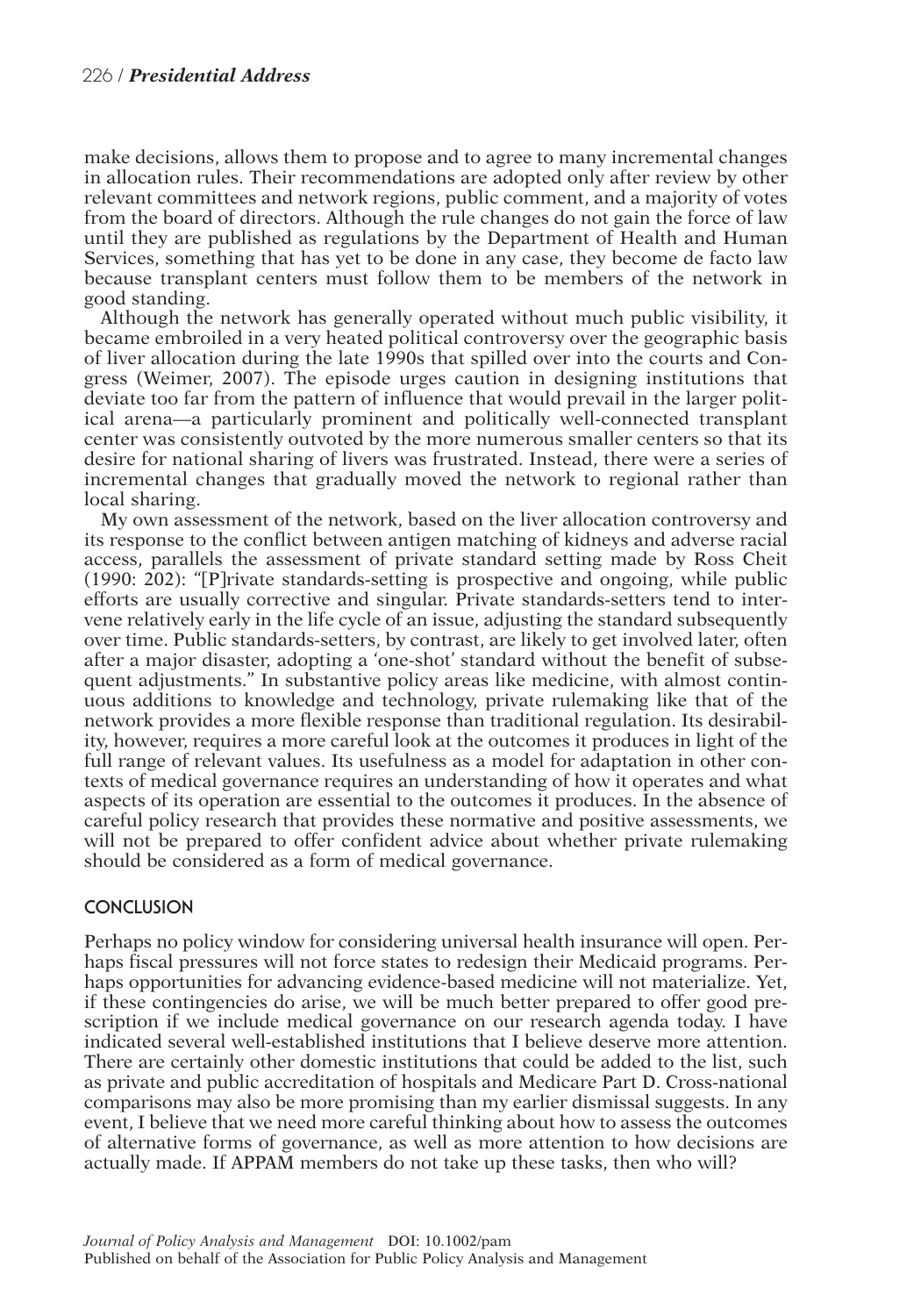#### **ACKNOWLEDGMENTS**

Thanks to Eugene Bardach, Erik Devereux, Eric Hanushek, Robert Haveman, Carolyn Heinrich, Karen Holden, Laurence Lynn Jr., Melanie Manion, Aidan Vining, Jonathan Zeitlin, and participants in the La Follette School of Public Affairs Seminar Series for helpful suggestions or comments. I am solely responsible for any errors and for all opinions.

#### **REFERENCES**

- Aaron, H. J., Schwartz, W. B., & Cox, M. (2005). Can we say no? The challenge of rationing health care. Washington, DC: Brookings Institution Press.
- Aspden, P., Wolcott, J., Bootman, J. L., & Cronenwett, L. R. (Eds.) (2007). Preventing medical errors. Washington, DC: Institute of Medicine.
- Bardach, E., & Kagan, R. (1982). Going by the book: The problem of regulatory unreasonableness. Philadelphia: Temple University Press.
- Behn, R. D. (2001). Rethinking democratic accountability. Washington, DC: Brookings Institution Press.
- Bendor, J., & Meirowitz, A. (2004). Spatial models of delegation. American Political Science Review, 98(2), 293–310.
- Bertelli, A., & Lynn, L. E. (2003). Managerial accountability. Public Administration Review, 63(3), 259–268.
- Bleiklie, I., Goggin, M. L., & Rothmayr, C. (Eds.) (2004). Comparative biomedical policy: Governing assisted reproductive technologies. New York: Routledge.
- Bodenheimer, T. (1997). The Oregon Health Plan—Lessons for the nation, first of two parts. New England Journal of Medicine, 337(9), 651–655.
- Bovens, M., 't Hart, P., & Peters, B. G. (Eds.) (2001). Success and failure in public governance: A comparative analysis. Cheltenham, UK: Edward Elgar.
- Brandl, J. (1988). On politics and policy analysis as the design of institutions. Journal of Policy Analysis and Management, 7(3), 419–424.
- Cheibub, J. A., & Limongi, F. (2002). Democratic institutions and regime survival: Parliamentary and presidential democracies reconsidered. Annual Review of Political Science, 5, 151–179.
- Cheit, R. E. (1990). Setting safety standards: Regulation in the public and private sectors. Berkeley: University of California Press.
- Cutler, D. M. (2004). Your money or your life: Strong medicine for America's healthcare system. New York: Oxford University Press.
- Davidoff, F. (2006). Sex, politics, and morality at the FDA: Reflections on the Plan B decision. The Hastings Center Report, 36(2), 20–48.
- Dranove, D. (2003). What's your life worth? Health care rationing. Upper Saddle River, NJ: Prentice Hall.
- Fiorina, M. (1982). Legislative choice of regulatory forms: Legal process or administrative process. Public Choice, 39(1), 33–66.
- Forbes, M., Hill, C. J., & Lynn, L. E., Jr. (2006). The logic of governance in health care delivery: An analysis of the empirical literature. Draft manuscript.
- Garland, M. J. (1992). Rationing in public: Oregon's priority-setting methodology. In M. A. Strosberg, J. M. Wiener, R. Baker, & I. A. Fein (Eds.), Rationing America's medical care: The Oregon Plan and beyond (pp. 37–59). Washington, DC: The Brookings Institution.
- Gerber, A. S., & Patashnik, E. M. (2006). Sham surgery: The problem of inadequate medical evidence. In A. S. Gerber & E. C. Patashnik (Eds.), Promoting the general welfare: New perspectives on government performance. Washington, DC: Brookings Institution Press.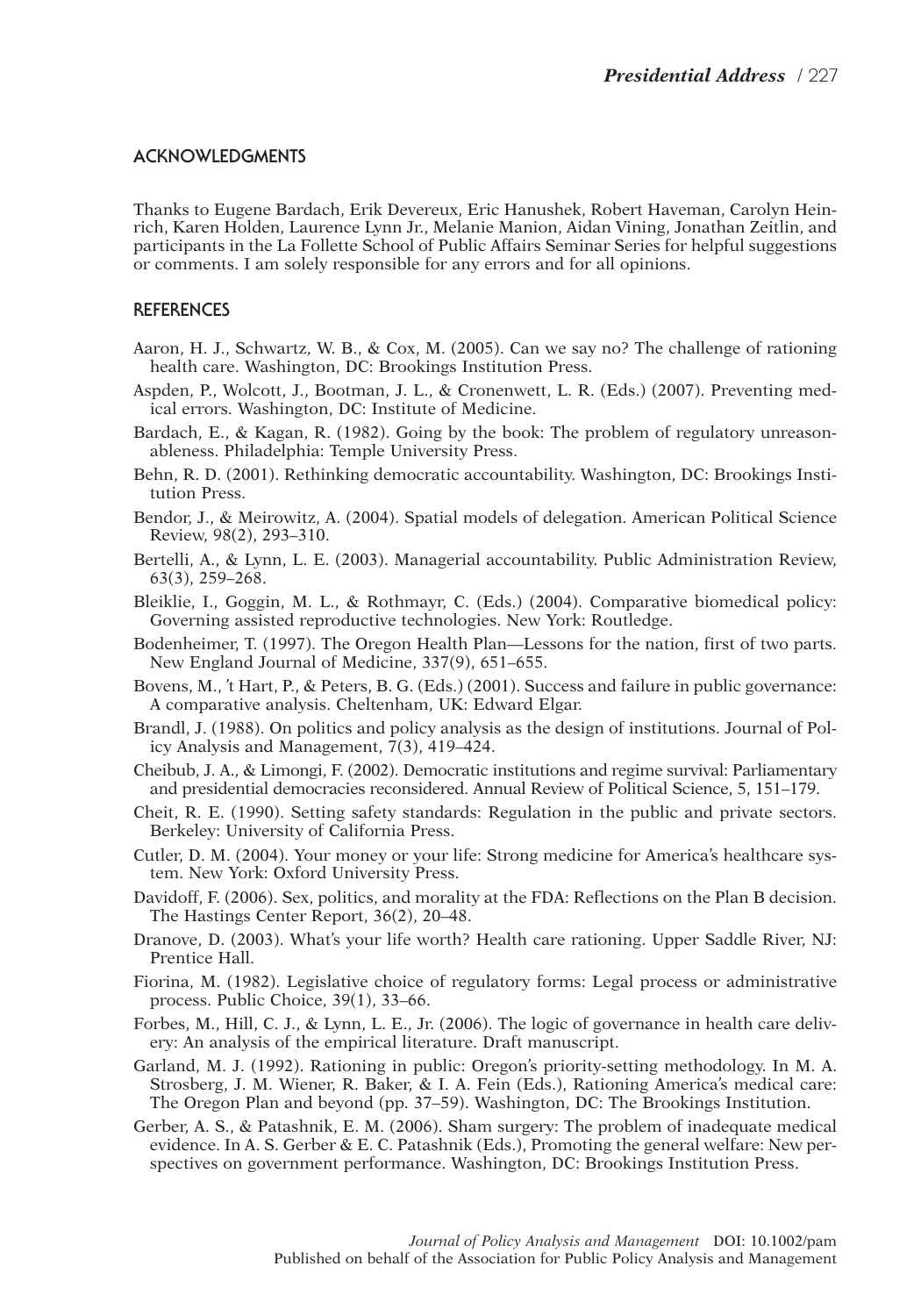- Goodin, R. E., & Dryzek, J. S. (2006). Deliberative impacts: The macro-political uptake of mini-publics. Politics and Society, 34(2), 219–244.
- Gormley, W. T., Jr. (1986). Regulatory issue networks in a federal system. Polity, 18(4), 595–620.
- Gray, A., & Harrison, S. (2004). Governing medicine: Theory and practice. Philadelphia: Open University Press.
- Grogran, C. M., & Gusmano, M. K. (2005). Deliberative democracy in theory and practice: Connecticut's Medicaid managed care council. State Politics and Policy Quarterly, 5(2), 126–146.
- Jackman, J. (2002). Anatomy of a feminist victory: Winning the transfer of RU 486 patent rights to the United States, 1988–1994. Women and Politics, 24(3), 81–99.
- Jacobs, L., Marmor, T., & Oberlander, J. (1999). The Oregon Health Plan and the political paradox of rationing: What advocates and critics have claimed and what Oregon did. Journal of Health Politics, Policy and Law, 24(1), 161–180.
- Jones, B. D., & Baumgartner, F. R. (2005). The politics of attention: How government prioritizes problems. Chicago: University of Chicago Press.
- Jasanoff, S. (1990). The fifth branch: Science advisors as policymakers. Cambridge, MA: Harvard University Press.
- Kahneman, D., & Tversky, A. (1984). Choices, values and frames. American Psychologist, 39(4), 341–350.
- Kaplan, R. M. (1992). A quality-of-life approach to health resource allocation. In M. A. Strosberg, J. M. Wiener, R. Baker, & I. A. Fein (Eds.), Rationing America's medical care: The Oregon Plan and beyond (pp. 60–77). Washington, DC: The Brookings Institution.
- Kingdon, J. W. (1984). Agendas, alternatives, and public policies. Boston: Little Brown.
- La Puma, J. (1992). Quality-adjusted life-years: Why physicians should reject Oregon's plan. In M. A. Strosberg, J. M. Wiener, R. Baker, and I. A. Fein (Eds.), Rationing America's medical care: The Oregon Plan and beyond (pp. 125–131). Washington, DC: The Brookings Institution.
- Leichter, H. M. (1999). Oregon's bold experiment: Whatever happened to rationing? Journal of Health Politics, Policy and Law, 24(1), 147–160.
- Leichter, H. M. (2004). Obstacles to dependent health care access in Oregon: Health insurance or health care? Journal of Health Politics, Policy and Law, 29(2), 237–268.
- Lynn, L. E., Jr., Heinrich, C. J., & Hill, C. J. (2000). Studying governance and public management: Why? How? In C. J. Heinrich & L. E. Lynn Jr. (Eds.), Governance and performance: New perspectives (pp. 1–33). Washington, DC: Georgetown University Press.
- Marmor, T., Freeman, R., & Okma, K. (2005). Comparative perspectives and policy learning in the world of health care. Journal of Comparative Policy Analysis, 7(4), 331–348.
- Maynard, R. A. (2006). Evidence-based decision making: What will it take for the decision makers to care? Journal of Policy Analysis and Management, 25(2), 249–265.
- McAfee, R. P., & McMillian, J. (1996). Analyzing the airwaves auction. Journal of Economic Perspectives, 10(1), 159–175.
- Moseley, J. B., O'Malley, K., Peterson, N. J., Menke, T. J., Brody, B. A., Kuykendall, D. H., Hollingsworth, J. C., Ashton, C. M., & Wray, N. P. (2002). A controlled trial of arthroscopic surgery for osteoarthritis of the knee. New England Journal of Medicine, 347(2), 81–88.
- Nord, E. (1993). Unjustified USE of the quality of well-being scale in priority setting in Oregon. Health Policy, 24(1), 45–53.
- Oberlander, J., Marmor, T., & Jacobs, L. (2001). Rationing medical care: Rhetoric and reality in the Oregon Health Plan. Canadian Medical Association Journal, 164(11), 1583–1587.
- Oregon Health Services Commission (2005). Prioritization of health services: A report to the governor and 73rd Oregon legislative assembly. Salem, Oregon: Department of Administrative Services.